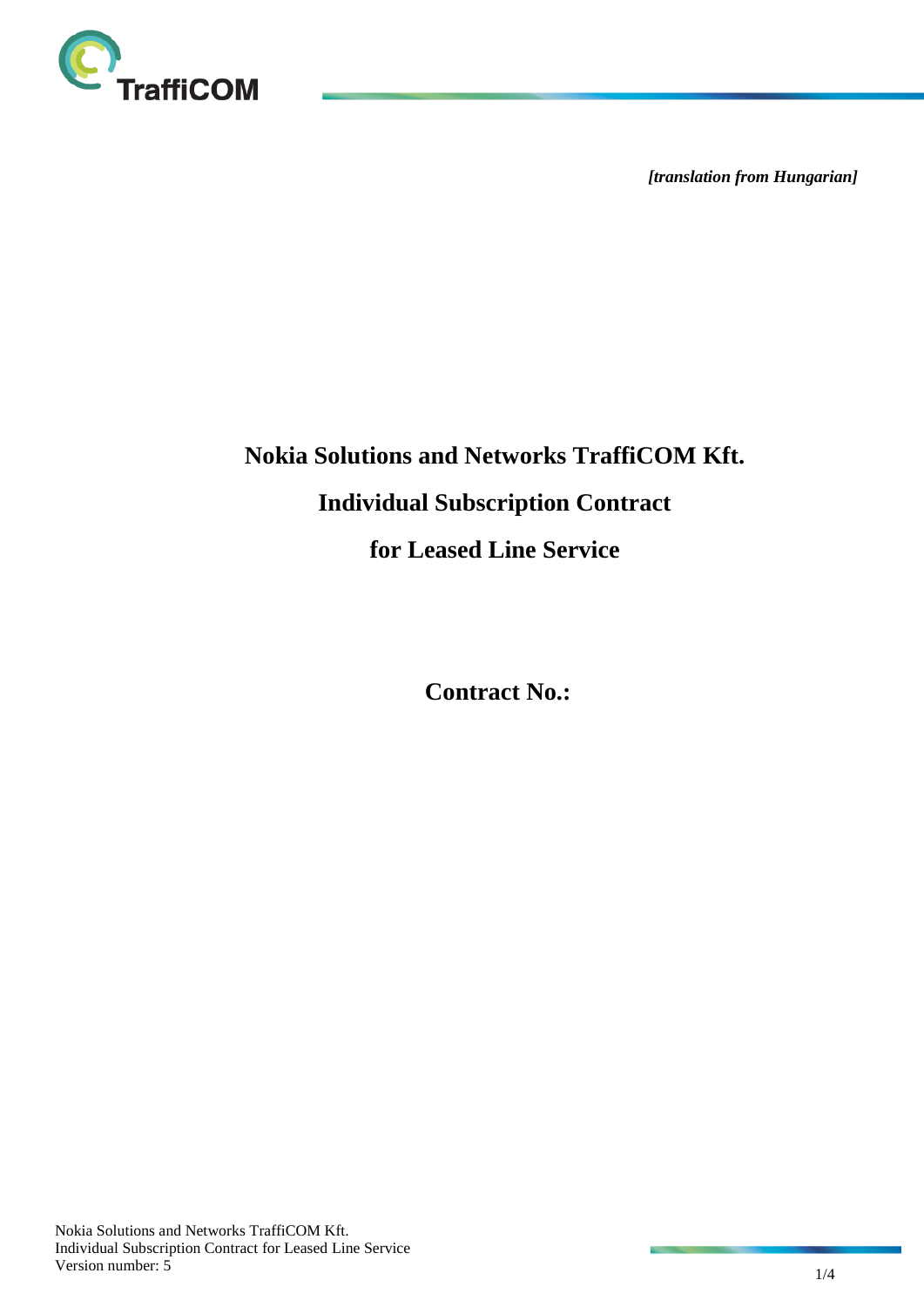

**Concluded between** 

#### **1. Data of the Subscriber**

| Company name of the Subscriber:                           | $\left[\ldots\right]$   |                       |                       |
|-----------------------------------------------------------|-------------------------|-----------------------|-----------------------|
| Registered seat of the Subscriber:                        | $\left  \ldots \right $ |                       |                       |
| Location of the Subscriber's access point:                |                         | $\left[\ldots\right]$ |                       |
| Invoicing address, bank account number of the Subscriber: |                         |                       | $\left[\ldots\right]$ |
| Company registation number of the Subscriber:             |                         |                       | $\left[\ldots\right]$ |
| Contact person at the Subscriber:                         |                         |                       |                       |

## **2. Data of the Service Provider**

| 2.1 | Name, registered seat and postal address of the Service Provider |                                             |  |  |
|-----|------------------------------------------------------------------|---------------------------------------------|--|--|
|     | Company name of the Service Provider:                            | Nokia Solutions and Networks TraffiCOM Kft. |  |  |
|     | Registered seat of the Service Provider:                         | 1083 Budapest, Bókay János u. 36-42.        |  |  |
|     | Postal address of the Service Provider:                          | 1083 Budapest, Bókay János u. 36-42.        |  |  |
|     | Company registation number of the Service Provider: 01-09-567072 |                                             |  |  |

2.2 Availability of the Service Provider's customer service:

Domestic access:

| Telephone:            | $(06-40)$ 200-739                              |
|-----------------------|------------------------------------------------|
| E-mail:               | ugyfelszolgalat@trafficom.hu                   |
| Telefax:              | $(06-1)$ 455-7185                              |
| Postal address:       | 1083 Budapest, Bókay János u. 36-42.           |
| International access: |                                                |
| Telephone:            | $(+36-1)$ 455-7198                             |
| E-mail:               | helpdesk@trafficom.hu                          |
| Fax:                  | $(+36-1)$ 455-7185                             |
| Postal address:       | Bókay János u. 36-42. H-1083 Budapest, Hungary |
|                       |                                                |

Service hours of the customer service: 24 hours a day all year round

2.3 Internet home page address of the Service Provider:

[http://www.trafficom.hu](http://www.trafficom.hu/)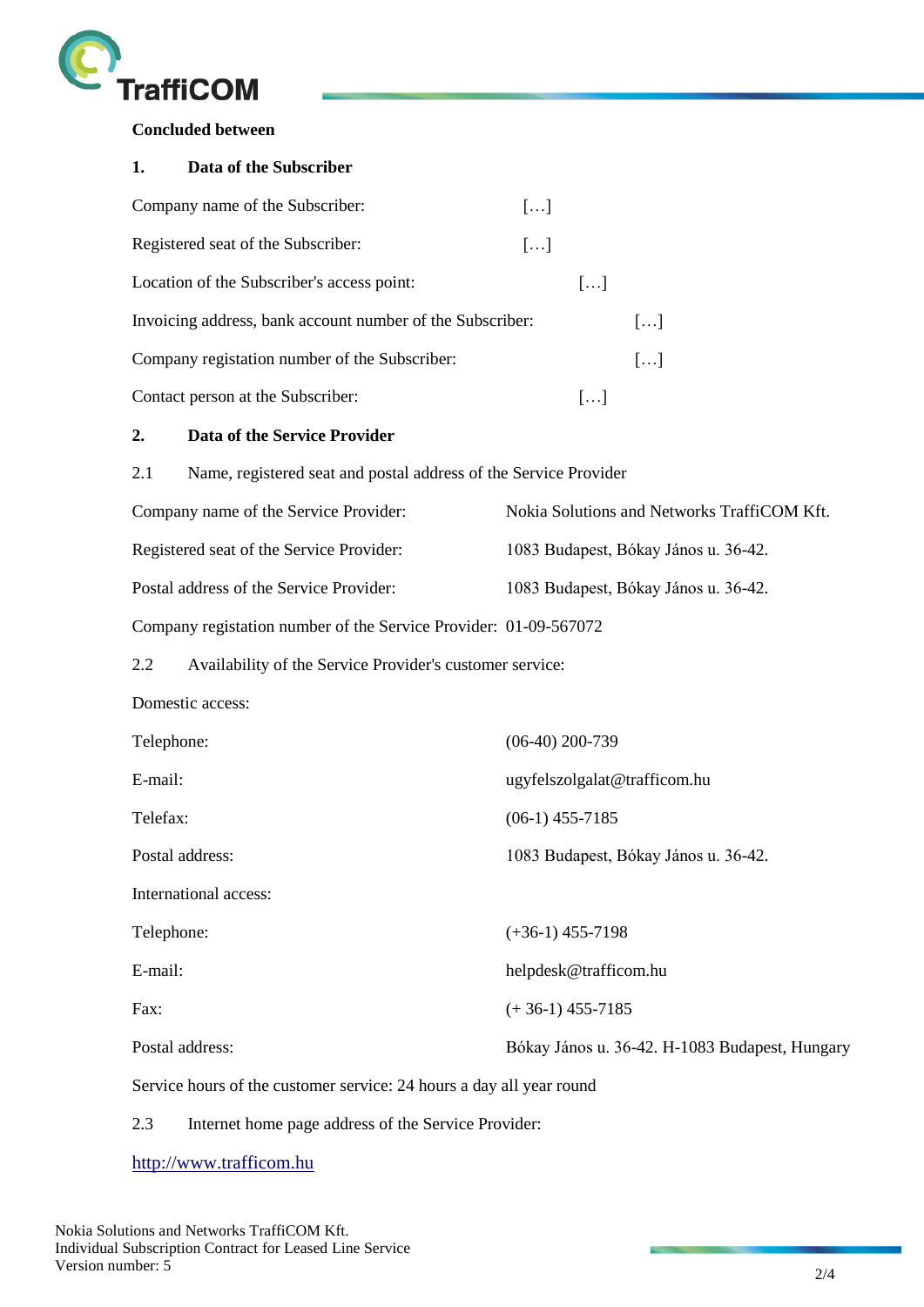

| 3.  | Subscribed service(s) subject to the Contract: |
|-----|------------------------------------------------|
|     | Provision of leased line service               |
| 3.1 | Definition of the service access points        |
|     | 1. Delivery point particulars:                 |
|     | Address:                                       |
|     |                                                |
|     | number, floor, door, disposition:              |
|     | GPS co-ordinates:                              |
|     |                                                |
|     | 2. Delivery point particulars:                 |
|     | Address:                                       |
|     |                                                |
|     | number, floor, door, disposition:              |
|     | GPS co-ordinates:                              |
|     |                                                |
| 3.2 | Requested bandwidth and interface              |

| Type | Speed        | Interface                    | Standard           |  |
|------|--------------|------------------------------|--------------------|--|
| E1   | $2.048$ Mbps | RJ-45 120 $\Omega$ symmetric | <b>ITU-T G.703</b> |  |
| E1   | $2.048$ Mbps | RJ-45 75 $\Omega$ asymmetric | <b>ITU-T G.703</b> |  |

- 3.3 Service ID
- **3.5** Is two-way access and redundancy required?

yes/no

#### **4. Availability of the Service:**

- 4.1 ………. % annually
- 4.2 Measurement method of service availability:

Measurement of service availability shall be carried out in accordance with the provisions of article 4 of the GTC.

## **5. Performance deadline, deadline for commencement of the Services: […]**

#### **6. Suspensions, limitations:**

The terms and conditions of suspensions and limitations are set forth in articles 5 and 6 of the GTC.